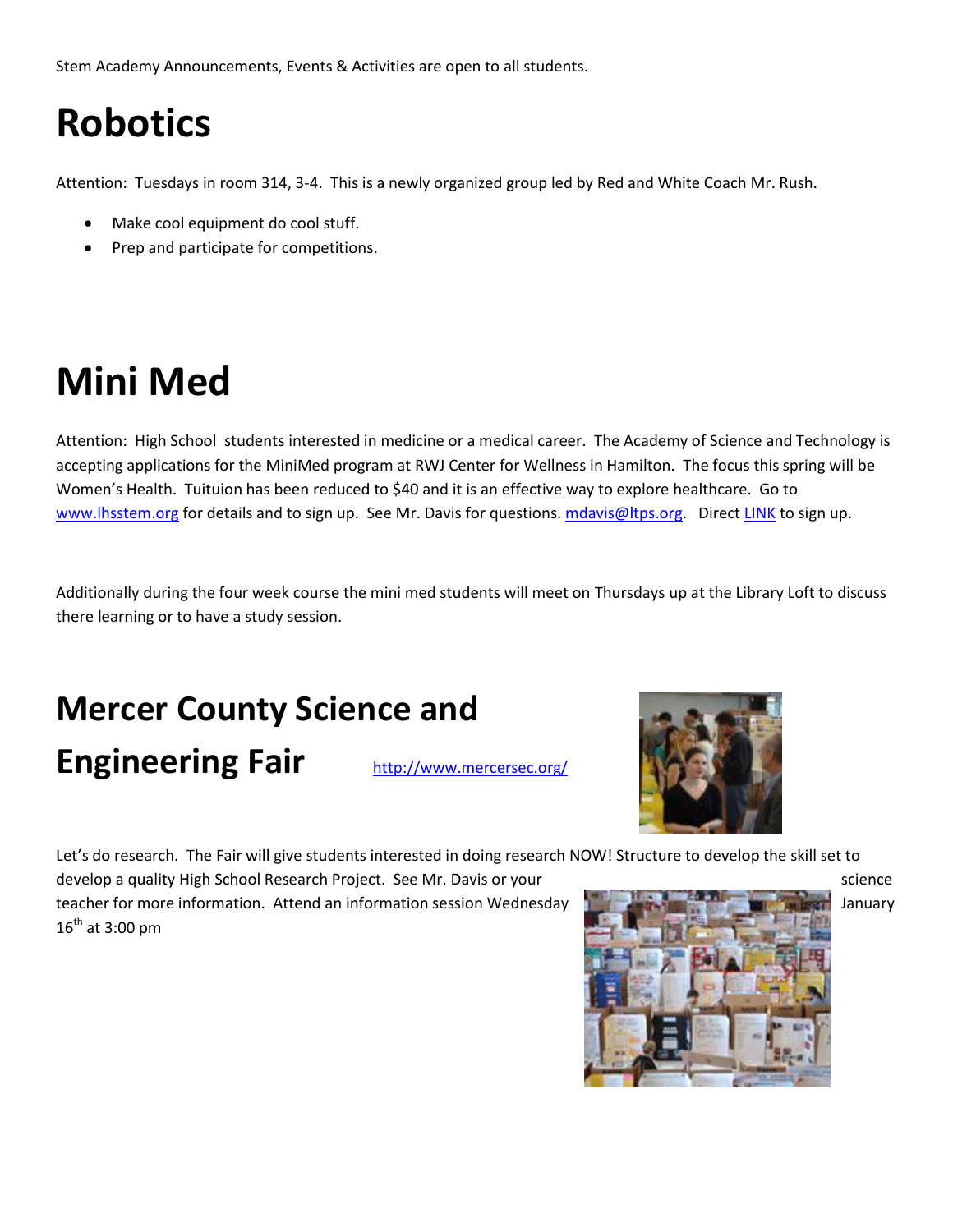#### **Science on Saturdays**

An outside lecture series from some of the most erudite names and prestigious institutions in the world. Ask your science teacher if extra credit is offered and how.

| cience on Saturda<br>Princeton University Plasma Physics Laboratory Lecture Series                                                                                                                                    |                                                                                                                                                                                                                                              |
|-----------------------------------------------------------------------------------------------------------------------------------------------------------------------------------------------------------------------|----------------------------------------------------------------------------------------------------------------------------------------------------------------------------------------------------------------------------------------------|
| <b>JANUARY 5</b>                                                                                                                                                                                                      | THE LARGE HADRON COLLIDER: BIG SCIENCE FOR BIG QUESTIONS<br>by Prof. James Olsen, Department of Physics, Princeton University                                                                                                                |
| <b>JANUARY 12</b>                                                                                                                                                                                                     | <b>VISUALIZING THE ATOMIC WORLD</b><br>by Prof. Udo D. Schwarz, Dept. of Mechanical Engineering and Materials Science and<br>Department of Chemical and Environmental Engineering, Yale University                                           |
| <b>JANUARY 19</b>                                                                                                                                                                                                     | <b>OUTER SPACE!</b><br>by Joshua E. G. Peek, Hubble Fellow, Department of Astronomy, Columbia University                                                                                                                                     |
| <b>JANUARY 26</b>                                                                                                                                                                                                     | <b>DISASTROUS EQUATIONS: THE ROLE OF MATHEMATICS IN</b><br><b>UNDERSTANDING TSUNAMI</b><br>by J. Douglas Wright, Associate Professor, Department of Mathematics, Drexel University                                                           |
| <b>FEBRUARY 2</b>                                                                                                                                                                                                     | <b>FROM 0 TO C IN 60 MINUTES: A CRASH COURSE IN EINSTEIN</b><br>by Prof. R. Shankar, John Randolph Huffman Professor of Physics, Department of Physics,<br><b>Yale University</b>                                                            |
| <b>FEBRUARY 9</b>                                                                                                                                                                                                     | <b>FINDING A NEEDLE IN A (GENOMIC) HAYSTACK OR HOW CAN</b><br><b>COMPUTERS HELP CURE CANCER</b><br>by Prof. Olga G. Troyanskaya, Lewis-Sigler Institute for Integrative Genomics and<br>Department of Computer Science, Princeton University |
| <b>FEBRUARY 16</b>                                                                                                                                                                                                    | <b>FROM ROBOT SOCCER TO AUTOMOTIVE SAFETY: AN OPTICAL TOUR</b><br>by Prof. R. Andrew Hicks, Department of Mathematics, Drexel University                                                                                                     |
| <b>FEBRUARY 23</b>                                                                                                                                                                                                    | <b>NO LECTURE – DOE's NJ HIGH SCHOOL SCIENCE BOWL®</b>                                                                                                                                                                                       |
| <b>MARCH 2</b>                                                                                                                                                                                                        | LIGHT AND NANOTECHNOLOGY — ENGINEERING AND SO MUCH MORE<br>by Prof. Claire Gmachl, Department of Electrical Engineering, Princeton University                                                                                                |
| <b>MARCH 9</b>                                                                                                                                                                                                        | <b>A SHORT HISTORY OF LENGTH</b><br>by Prof. Joel Langer, Department of Mathematics, Case Western Reserve University                                                                                                                         |
| <b>MARCH 16</b>                                                                                                                                                                                                       | A ROBOT'S VIEW OF OUR OCEAN PLANET<br>by Josh Kohut, Assistant Professor of Oceanography, Center for Coastal Physical<br>Oceanography, Rutgers University                                                                                    |
| Talks will be held in the Auditorium of the Princeton Plasma Physics Laboratory, James Forrestal Campus, U.S. Route 1 North in Plainsboro, NJ<br>FOR ADDITIONAL INFORMATION PLEASE VISIT OUR WEBSITE AT: www.pppl.gov |                                                                                                                                                                                                                                              |